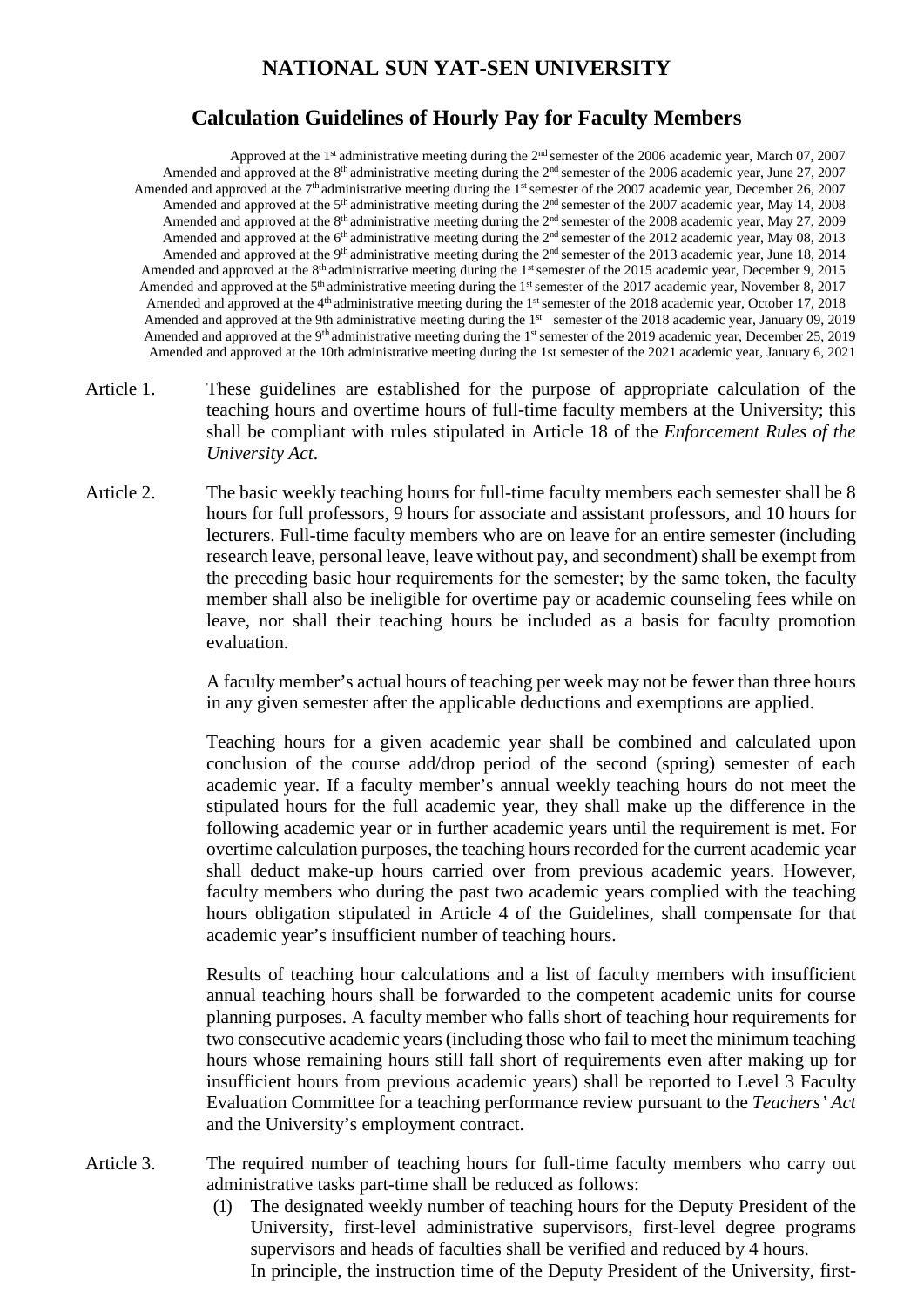level administrative and degree programs supervisors, because of the needs related to the university administrative affairs, shall be reduced to teaching one course for each semester (the teaching time being of two hours or above); this reduction should be verified and approved by the department/institute stamp and the University President.

- (2) The teaching time of first-level scholastic deputy heads, first-level administrative deputy heads, second-level administrative heads, heads of research institutes, supervisors of degree programs, the Head of the Center for Education of the Si Wan College, organization's first-level supervisors in special inter-college centers and research centers or supervisors of any college internally established education centers(research, promotion centers) shall be reduced by two hours in respect to the designated weekly number of teaching hours for a specific position.
- (3) Those carrying out administrative tasks part-time should have their weekly teaching time further reduced by four hours. However, those, to whom this Article Section 1 Item 2 applies, through further verification and approval, shall have their teaching time reduced to one course (of two hours or above); the teaching time shall be further reduced to the stipulated number of hours.
- (4) Positions regulated by other related regulations, other than those mentioned above (not including university's supervisors of working groups and research centers) or those whose responsibilities are to be adjusted according to the university's development needs, shall have their project approved by the University President and have their case handled in accordance with the content of approval.
- Article 4. The number of working hours of faculty members teaching overtime or part-time shall be regulated as below:
	- (1) Full-time faculty members who were assigned teaching of degree program courses (this does not include advanced Master's Degree Program for Working Professionals and the International Business MBA) shall have their teaching time at the university and outside university not exceeding 4 hours a week in a given semester, any overtime shall be considered voluntary.
	- (2) The number of teaching hours of advanced Master's Degree Programs for Working Professionals does not count to the basic amount of the lecturer's teaching hours.
	- (3) The amount of teaching hours for part-time faculty members, who formerly held a public office, is limited to 4 hours a week.
	- (4) Overtime hours are counted on a whole academic year basis, after the students have joined or dropped out of the course, approved once for 9 months.
	- (5) During the period of summer vacation, full-time faculty members are allowed to start teaching courses of 4 credits maximum, however, this does not apply if there is need to organize a course for the purposes of realizing a program of the Ministry of Education. The hourly wage per hour for faculty members teaching during summer vacation shall be paid in accordance with the university's "Guidelines for Courses Starting During Summer Vacation", and hours taught during summer vacation do not count as basic amount of teaching hours for faculty members.
- Article 5. When determining the courses, a full-time teacher, in first priority, gives the courses that are required by the department (institute) and can make up the basic weekly teaching hours. Up to six hours of deductions and exemptions per academic year may apply if a faculty member's annual weekly teaching hours are still insufficient after the course add/drop period. The aforementioned deducted and exempted hours shall not be counted as the basic weekly teaching hours or overtime hours and are therefore ineligible for overtime pay.
	- (1) Faculty members may be eligible for a 3-hour deduction per project per week for serving as a principal investigator of a Ministry of Science and Technology project or a 2-hour deduction per project per week for other research projects. Those serving as a principle investigator or co-investigator of a social practice project may be eligible for a 2-hour deduction per project per week upon the signing and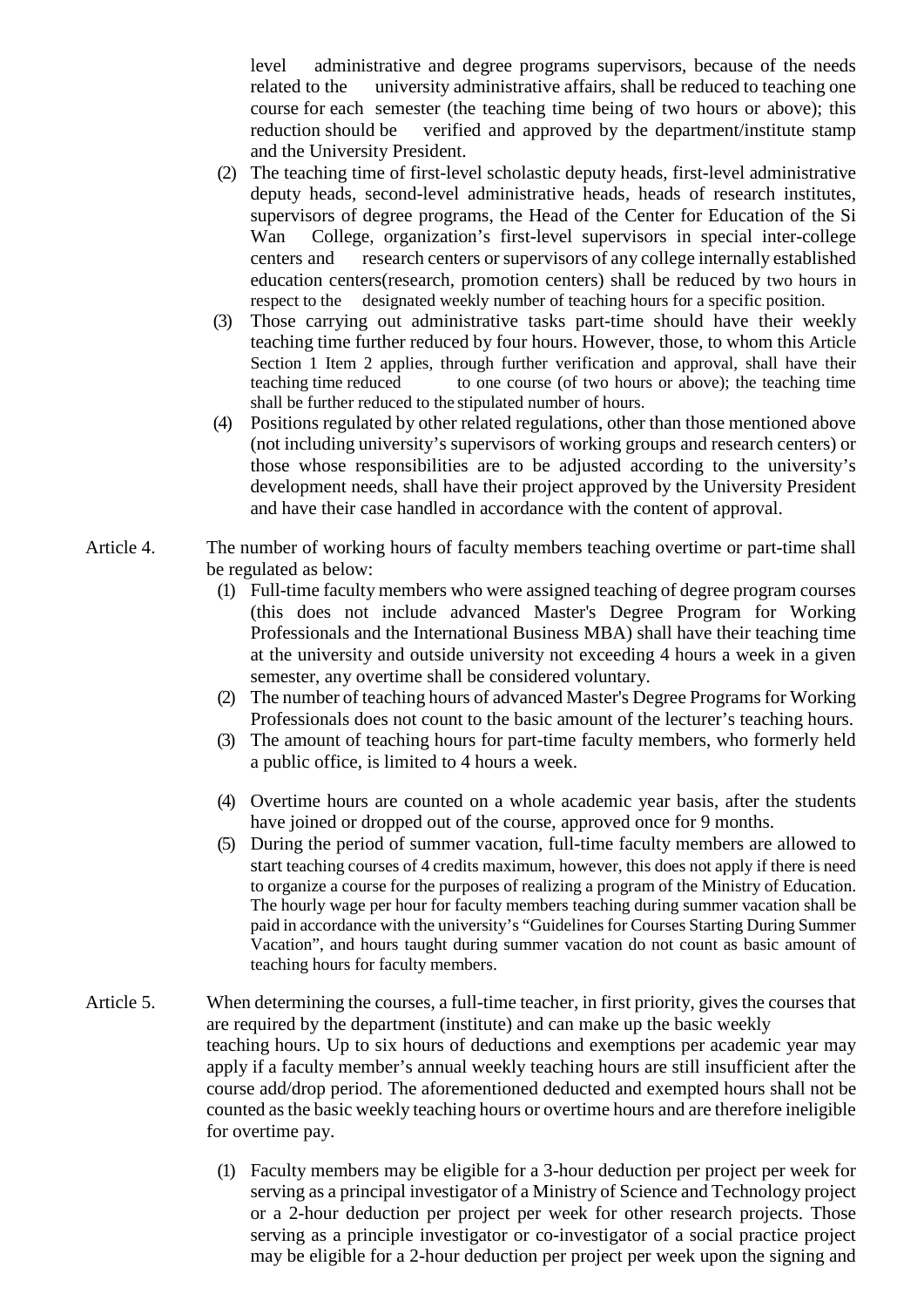approval of the project by the President of the University. The total exempted hours for a faculty member shall not be more than 3 hours per semester. The execution period of any of the aforementioned projects shall cover at least ½ of the semester in question in order for the exemptions to apply.

- (2) The teaching hours are reduced by 3 every semester for each new teacher during his/her first year at the university.
- (3) (Revoked)
- Article 6. The number of students that take a course is the basis for determining the overtime pay. It will be calculated after the students (including the exchange students and the students from other universities who participate in the cross-university course election program) have joined or dropped out of the courses.
	- (1) Bachelor program:
		- 1. A total of 10 students (including professional programs).
		- 2. For a full-time teacher who teaches a Bachelor program course and 7, 8 or 9 students take the course, the overtime pay is determined in proportion to the number of the students.
	- (2) Institute program:
		- 1. Lecture: A total of 3 graduate students (including professional Master program and third or above year of undergraduate courses of study).
		- 2. Seminar: A total of 9 graduate students (including professional Master program and third or above year of undergraduate courses of study).
	- (3) English program:
		- 1. Bachelor program: A total of 3 students.
		- 2. Institute program: A total of 2 graduate students.
	- (4) Instructing one student teacher counts as 0.15 hour for teacher instructors at the Center for Teacher Education. An instructor is allowed to instruct student faculty members at maximum.
	- (5) The lecture program specified in Section 2 of this article is applicable and used as a calculation criterion for the instruction in individual academic branches/areas and branches/internship areas of the Center for Teacher Education.
- Article 7. Teaching hours are calculated as follows:
	- (1) The teaching hours for each course are calculated according to the cause timetable of the course concerned. The teaching hours for practicum or lab experiments are calculated according to the cause timetable x 50%. The teacher must instruct the students personally. Otherwise, non-teaching hours will be incorporated into his/her accumulative hour records.
	- (2) For the major, minor and tutorial courses, the teaching hours are determined according to the number of students listed in the cause timetable. (One student is equivalent to one hour for the major and tutorial courses, while on student is equivalent to 0.5 hour for the minor course.)
	- (3) If more than 65 students (after combination of the classes, if any) take a specific course, 0.02 times the hourly pay will be added for an additional student up to 2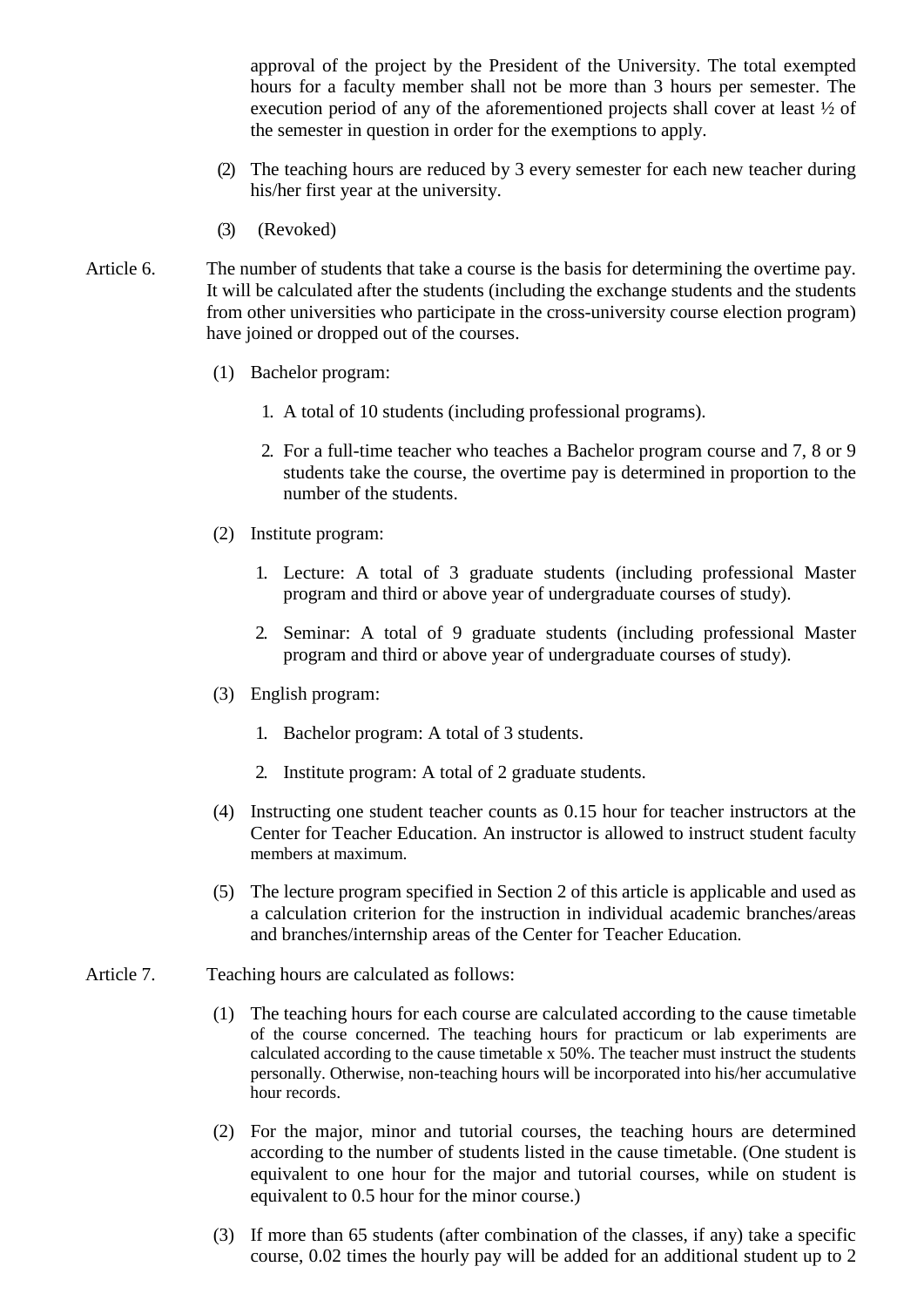times.

- (4) For a seminar that is given in the form of "independent study", all hours of the course are counted in the teaching hours of the teacher but not incorporated in the overtime hours.
- (5) Teaching hours will be multiplied by 1.5 times for courses offered in coordination with Ministry of Education and Ministry of Science and Technology within the execution duration of the project after the approval of the dean of academic affairs and the president. However, the project shall be ineligible for any further exemptions.

Specific courses opened for the project that may involve different calculations of teaching hours, may be carried out every semester within execution duration after the written consent from the dean of academic affairs and the president as special cases. The additional teaching hours for special-case courses shall, in principle, not be eligible for overtime pay.

- (6) Teaching hours will be multiplied by 1.5 times for the recording and broadcasting of courses approved to be participating in the E-learning project of Ministry of Education, Ministry of Science and Technology, that is the university's e-learning programs or open courses of the university; besides other regulations of the Ministry of Education, 12 hours of course recording shall be equal to 1 credit (for recordings prior to the start of the courses, teaching hours may be calculated at the beginning of the semester). For courses that are approved as for credit hours and required to be recorded and broadcast during the semester, credit hours may be calculated for the following semester accordingly; credit hours for each course may only be calculated once.
- (7) (Revoked)
- Article 8. If the obligatory courses in the curriculum structure of each department/institute (center) have a significant effect on the achievements of its educational objectives, submission can be made to the dean and president for approval. Such courses are not subject to the previous article.
- Article 9. A teacher who, for the development of the university, is arranged to give lessons at another university and does not receive the pay from the university where he/she gives the lesson, the teaching hours at that university will be incorporated into the teaching hours that he/she has accumulated at the original university.
- Article 10. For faculty members with deducted teaching hours and are compensated with differential pay, allowance or bonus, hourly pay will be given only when teaching hours exceed the basic teaching hour regulated in article 2.
- Article 11. The Guidelines are approved at the administrative meeting of the university and implemented after approved by president. The same procedure is applicable to the amendment of the Guidelines.

中英文版本如有牴觸或不相符之處,應以中文版本為準。

The regulations in English are translated from the original Chinese. In the event of any discrepancies between the two versions, the Chinese version prevails.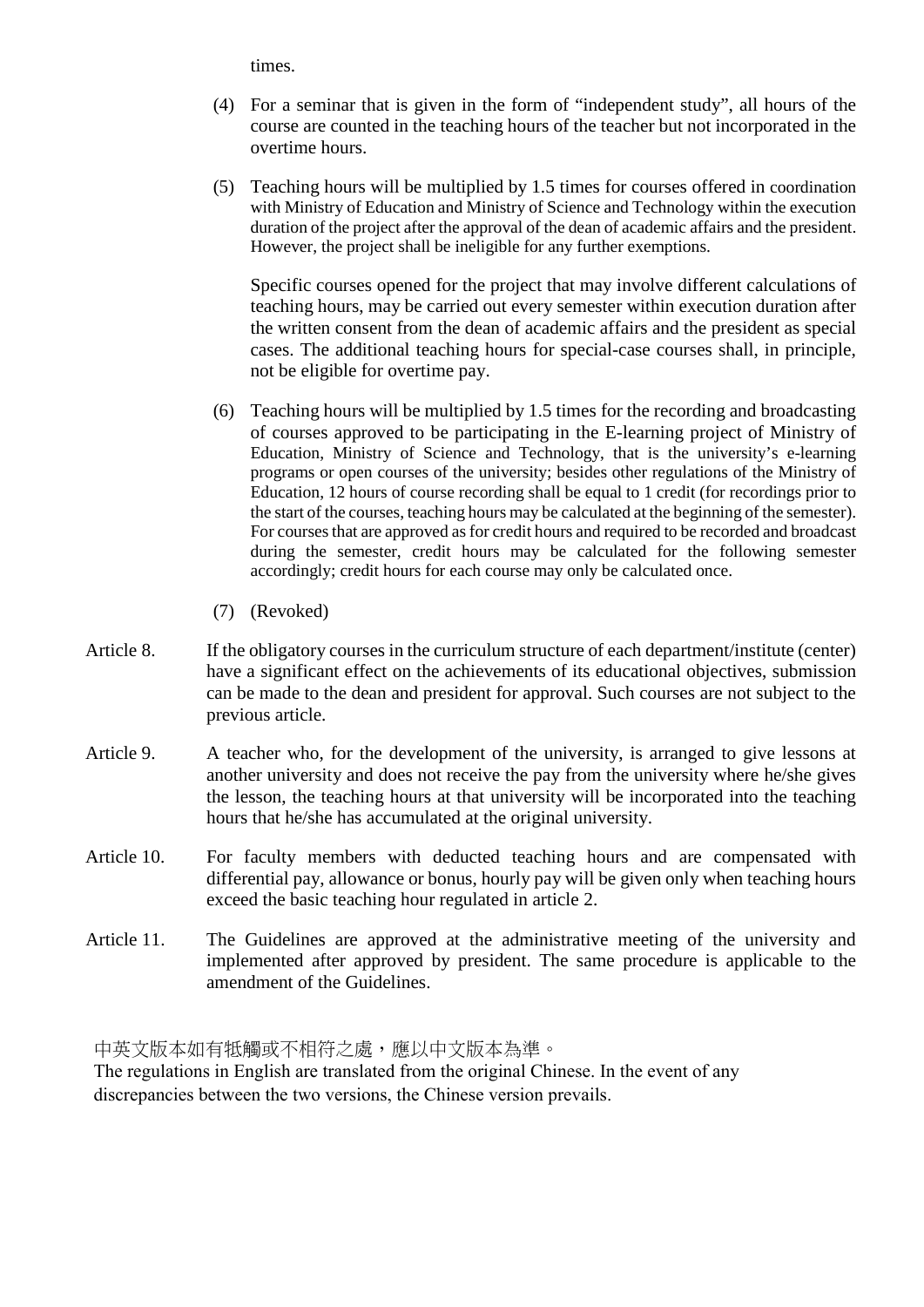## 國立中山大學教師授課鐘點核計準則

96.03.07.本校95 學年度第2 學期第1次行政會議通過 96.06.27.本校95 學年度第2 學期第8次行政會議修正通過 96.12.26.本校96 學年度第1 學期第7次行政會議修正通過 97.05.14.本校96 學年度第2 學期第5次行政會議修正通過 98.05.27.本校97 學年度第2 學期第8次行政會議修正通過 102.05.08.本校101學年度第2學期第6次行政會議修正通過 103.06.18.本校102學年度第2學期第9次行政會議修正通過 104.12.09本校104學年度第1學期第8次行政會議修正通過 106.11.08本校106學年度第1學期第5次行政會議修正通過 107.10.17本校107學年度第1學期第4次行政會議修正通過 108.01.09本校107學年度第1學期第9次行政會議修正通過 110.01.06本校109學年度第1學期第10次行政會議修正通過

- 第一條 為使本校專任教師授課時數及超支鐘點之核計有所依循,特依大學法施行細則第十八條之規 定,訂定本準則。
- 第二條 專任教師每學期每週基本授課時數應為教授8小時、副教授及助理教授9小時、講師10小時。 專任教師全學期休假(出國)研究、請假、留職停薪或借調等,期間不受本條規定限制,但不得支 領鐘點費及課輔津貼,亦不作為教師升等之核算基準。

專任教師每學期授課時數,依規定減授及抵充後,實際授課時數不得少於3小時。

 教師授課時數俟每學年第二學期學生加退選後合併學年度時數計算。教師授課時數未達學年 合計之基本授課時數者,應於次一學年內補足,如仍未補足,應累計至補足為止。學年度合計授 課時數應扣除前學年應補足時數後,方得計算超支鐘點時數。惟教師前兩學年度若有符合本準則 第四條規範之義務教學時數者,得抵充當學年度之不足授課時數。

 教師時數核計結果及學年度時數不足情形均送系所排課參考。教師若連續兩學年度授課時數 未符合規定(含未符合最低時數限制及補足前學年度不足時數後,所餘時數仍未達基本授課時 數),依教師法暨本校教師聘約規定,函送三級教師評審委員會作為教學績效之相關審議依據。

- 第三條 專任教師兼任行政職務,每週得酌減授課時數如下:
	- (一) 副校長、行政一級主管、學術一級主管及學系主任,每週授課時數依本職別應授基本 授課時數核減 4 小時。
	- 副校長及行政、學術一級主管因校務發展之需,經學系(所)專簽校長核可,得核減至每學 期以授1門(授課2小時以上)課程為原則。
	- (二) 學術一級副主管、行政一級副主管、行政二級主管、研究所所長、學位學程主任、西 灣學院教育中心主任、編制內一級跨院特色中心及編制內一級研究中心主任或各學院 設置之編制內之教學(研究、推廣)中心主任,每週授課時數依本職別應授時數核減 2 小時。
	- (三)兼任多項行政職務者,每週授課時數至多核減4 小時。惟符合本條第一款第二目專簽 核准核減至1門課程(2小時以上)者,至多核減至核定時數。
	- (四)其它法規規定之職務、上述職務以外之職務(不含本校任務編組研究中心主任) 或上述 職務因校務發展考量需調整者,得專案簽請校長核准,按核定內容辦理。
- 第四條 教師超支、兼課等時數規範,依下列規定辦理:
	- (一)專任教師於授予學位學制(高階碩士在職專班及管理學院國際經營管理碩士學程另 計)之課程,其校內超支鐘點及校外兼課鐘點合計每學期每週不得超過4 小時,超授 時數部份視為義務教學。
	- (二)高階碩士在職專班之授課時數不計入教師基本授課時數計算。
	- (三)原任公職之兼任教師兼課鐘點每週至多以4小時為限。
	- (四)超支鐘點費採全學年度合併計算,於第二學期學生加退選後,一次核發9個月。
	- (五)專任教師寒暑假期間開課以4學分為限,惟因執行教育部計畫等開課需求者,不在此 限。教師暑期授課鐘點費,依本校「暑期開班授課規定要點」發給者,暑期授課時數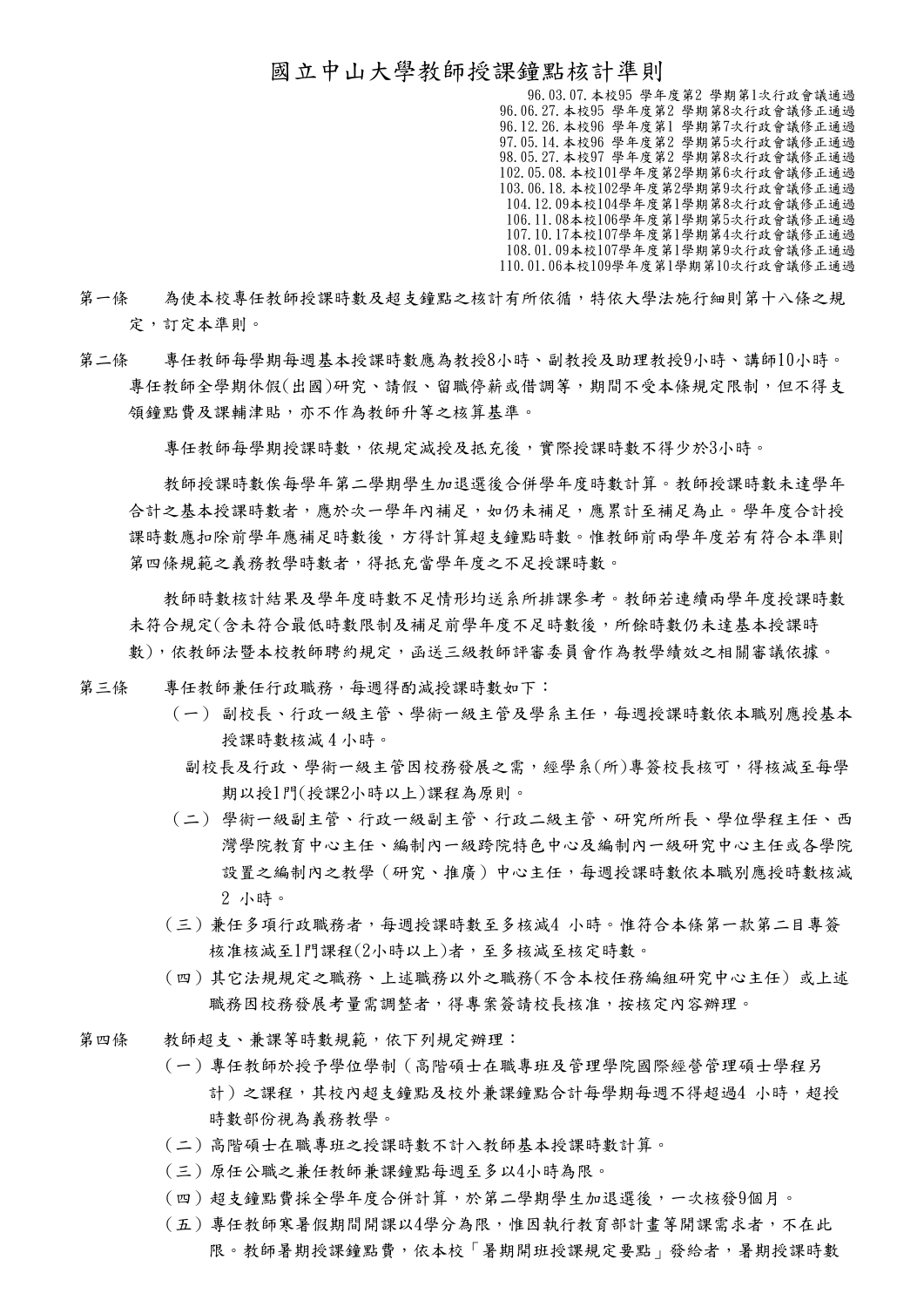不計入教師基本授課時數計算。

- 第五條 專任教師授課應以開設系所必修及符合應授時數之課程為優先考量,經加退選後以學年併
	- 計,如未達學年合計之應授時數者,得以下列方式併計抵充,但學年累計至多以6小時為限。抵充 時數不得納入教師實際授課時數及支領超支鐘點費。
		- (一)科技部研究計畫主持人,每案每週得以抵充授課時數3小時,其他研究計畫案每案每週 得以抵充授課時數2小時,社會實踐類計畫之共(協)同計畫主持人,得專案簽請校長核 准每案每週得以抵充授課時數2小時。計畫執行期間每位教師每學期累計至多以3 小時 為限。計畫執行期間須達學期1/2以上,方得抵充。
		- (二)新進教師1年內每學期應減少授課時數3小時。
- 第六條 各課程得支給超支鐘點費開班人數標準,依加退選結束後人數(含交換生及校際選課外校學 生)計算:
	- (一)學士班課程:
		- 1.總修課人數(含專班)合計10人。
	- 2. 專任教師開設學士班課程,修課人數7、8、9人者,得依修課人數比率核給超支鐘點。
	- (二)研究所課程:
		- 1.講授類:研究生人數(含碩專班及大學部三年級以上)合計3人。
		- 2.研討類:研究生人數(含碩專班及大學部三年級以上)合計9人。
		- 3. 其他類別課程另有規定者從其規定,餘比照講授類標準計算。
	- (三)英語學程課程:
		- 1.學士班課程:總修課人數3人。
		- 2.研究所課程:研究所人數2人。
	- (四)師資培育中心之實習指導教師每指導一生以0.15小時計;每位教師以指導18位實習生 為限。
	- (五)師資培育中心之分科/分領域教材教法及分科/分領域教學實習依本條第二款研究所 講授類課程標準計算。
- 第七條 各課程時數依下列原則核計:
	- (一)正課按課程時間表所列時數計算,實習或實驗課程按課程時間表所列時數折半核計為 原則。任課教師非親自到場指導,則不得計入教師授課時數內。
	- (二)音樂系主副修、個別指導課程,以課程時間表所列修課人數核計時數(個別指導、主 修修課1人以1小時計,副修修課1人以0.5 小時計)。
	- (三)修課人數(併班後人數)逾65人時,每增加1人以增加0.02倍鐘點費計算,增加至雙倍 為上限。
	- (四)專題類課程採「獨立研究」方式授課者,課程時數得全數計入教師授課時數,但不列 入超支鐘點數計算。
	- (五)配合教育部及科技部計畫實施之課程,經專案簽請教務長及校長核可,該課程時數於 計畫執行期間,授課時數以1.5倍核計。惟該計畫不再列計抵充時數。 計畫訂有專屬授課方式涉授課時數核計者,得於計畫期間,每學期經專案簽請教務長 及校長核定後實施,涉課程時數加計者,以不列計超支鐘點時數為原則。
	- (六)課程經核定參與教育部、科技部及本校數位學習課程計畫或本校開放式課程,其課程 錄播時數除教育部另有規定外,需符合1學分錄製滿12小時之規定,且經專案簽請教務 長及校長核可後,該課程錄播(或錄製)學期之授課時數以1.5倍核計(未開課先行錄 製數位內容之課程,於開課學期核計;配合計畫非於學期錄播、開課,但屬可取得學 分之課程,得於次一學期依開課學分加計),每課程以加計1次為限。
- 第八條 各系所 (中心)課程結構內之必修課程,對該系所教育目標之達成有重要影響者,得簽請教 務長及校長核可,不受上述規定之限制。